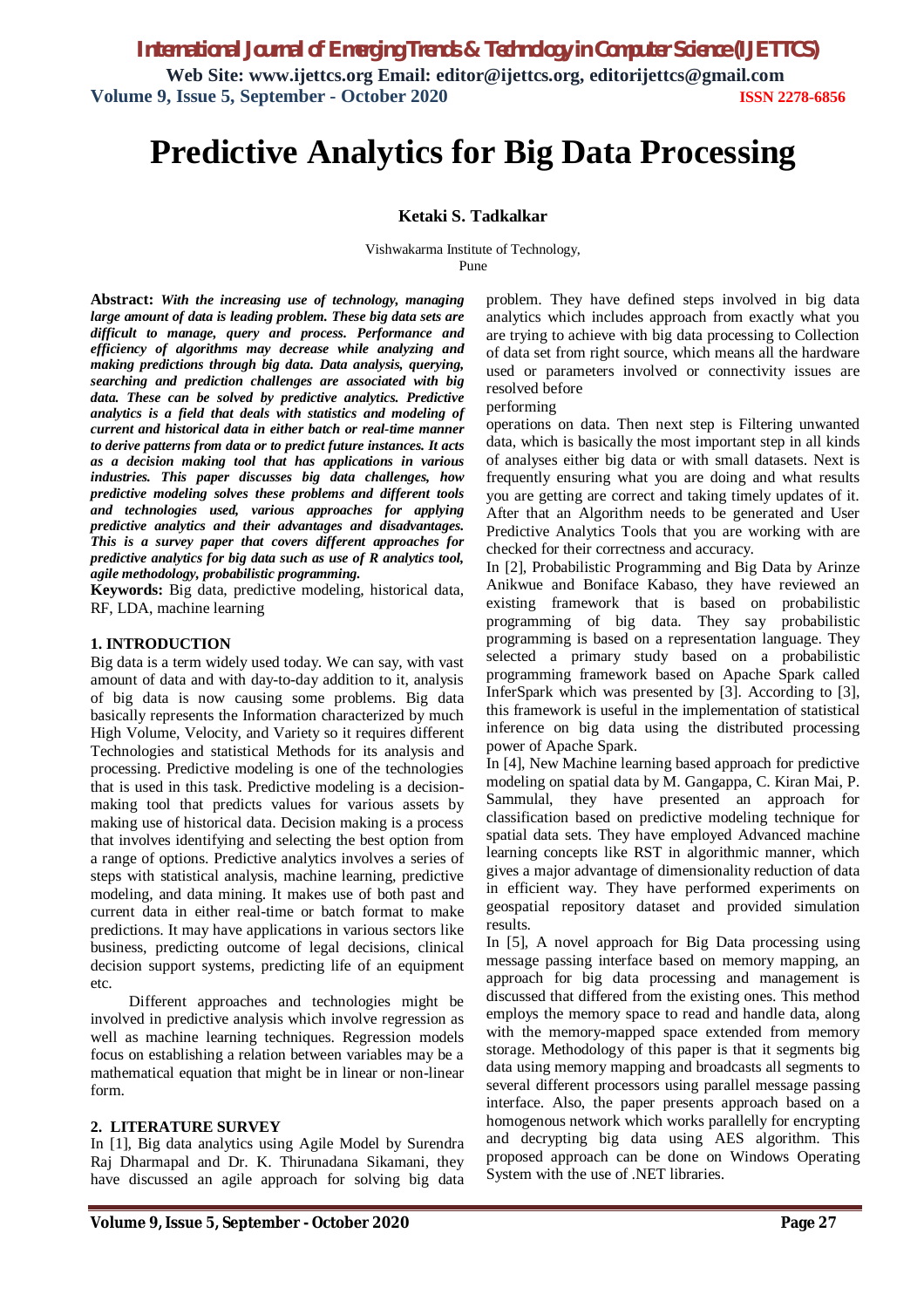# *International Journal of Emerging Trends & Technology in Computer Science (IJETTCS)* **Web Site: www.ijettcs.org Email: editor@ijettcs.org, editorijettcs@gmail.com Volume 9, Issue 5, September - October 2020 ISSN 2278-6856**

#### **3. PROBLEM ANALYSIS**

The management of large volumes of structured and unstructured data in efficient manner is difficult using conventional relational database management systems (RDBMS). Also, each non-relational database or NoSQL tool has its own disadvantages. Hence, businesses find it challenging to select right non-relational database and best data management tool. Scaling up and down Big Data according to Current Demand is another challenge of big data. Unlike conventional software development projects, big data projects grow more and more large and complex consistently. Businesses need to keep track of infrastructures and resources for processing, storage and querying big data. Another challenge with big data is Overcoming Big Data Talent and Resource Constraints. There is a need of skilled professionals to manage and analyse huge volumes of real-time data that is being collected from various sources and in various formats. Also, big data tools enable businesses to collect real-time data from external and internal sources. collected data varies in formats and quantity.so there is a need to set up scalable data warehouses to store the incoming data in a reliable and secure way. simultaneously, there is need to invest in robust big data solutions for integrating the structured and unstructured data by eliminating disparities and inconsistencies. Maintaining Data Integrity, Security, and Privacy is another challenge. The number of studies suggest that many enterprises do not utilize big data effectively, thereby not addressing these challenges early. It is always important for the businesses to implement a welldesigned strategy of managing and leveraging big data by addressing these common big data challenges. Also, big data management is a continuous process. These challenges of big data can be solved using predictive analytics by enabling reduced risks, making intelligent decisions, and creating differentiated customer experiences.



#### **4. METHODOLOGY**

In paper [6] I.e. Technologies of predictive analytics for Big Data, they have discussed standardization levels for creating analytic systems for big data. They have considered irregular structured data for processing. According to them, it is difficult to parallelly process data as they have poor space and time localization and low frequency of repeated bonding to nearby data. Standardization levels include unified interface for access by any application, common agreement for creation and exchange of data mining models, common methods for organizing analytical data. In first standardization level, SQL language is used as add-on, and it allows use of in database analytic instruments. In second, XML is base decision language while in third it is covered by CRISP-DM.

Paper [6] tells that with SOL/MM standard all data processing needs to be carried out in the place where data is stored so that computational cost for data transfer can be avoided. It is extension of SQL language and it allows formation of common SQL scripting including queries for table controls and for data mining algorithms [6].

In [7], they have performed experiments on healthcare data by R analytics tool. They describe R tool as open source software and statistical tool used for data and visual analytics. It uses predictive analytics for better decision making and for finding solutions. It has high availability of big data handling, manipulation and storage facility. So, it works best with big data.

In [7], they have implemented random forest algorithm which works best with huge datasets. Bagging is used for feature selection for assembling decision tree with variance. Another algorithm implemented by [7] is Latent Dirichlet Allocation (LDA). It is used for statistical model that allows number of observations to be expressed by unobserved groups that explain causes of similarity of data. LDA is an algorithm that helps in analysis of different kind of data that is in the form of images, audio, text files etc. It aims at finding short imagery for variables. LDA helps to find out facts by exploring data in step by step manner. LDA suggests that one way to concise the content of document quickly is by looking at the set of styles it generally uses [8].

In [9], Predictive over indebtness on batch and streaming data, they have discussed framework for inter-bank application. They have presented four common tasks over three stages. These involve preprocessing which involves feature selection and data balancing. Input to this stage is high dimensional and unbalanced data. After going through this stage, data becomes low dimensional and balanced. Second stage is training where preprocessed data is trained using supervised algorithms. Last stage is prediction. In this stage, highly unbalanced test set is passed to supervised algorithm to generate predictions.

#### **5. RESULTS**

In [7], random forest and latent Dirichlet allocation algorithms are implemented. Results found by those are random forest gives 98.75% accuracy whereas LDA gives 85.01% accuracy. It means predictions using random forest are more accurate than those with LDA so we can say, RF works very well for huge datasets. They have expressed those results in various forms like specificity, which is greater for RF than LDA, Sensitivity for LDA is smaller than RF and other parameters such as positive prediction rate, negative prediction rate etc.

In [9], For Feature Selection, they have tested 2 embedded methods and 4 filter methods. Embedded methods include rfe which uses an external estimator for recursively selecting subset of features. Another is ig that uses feature ranking from tree-based algorithms to select relevant features. They have used different tree-based classifiers